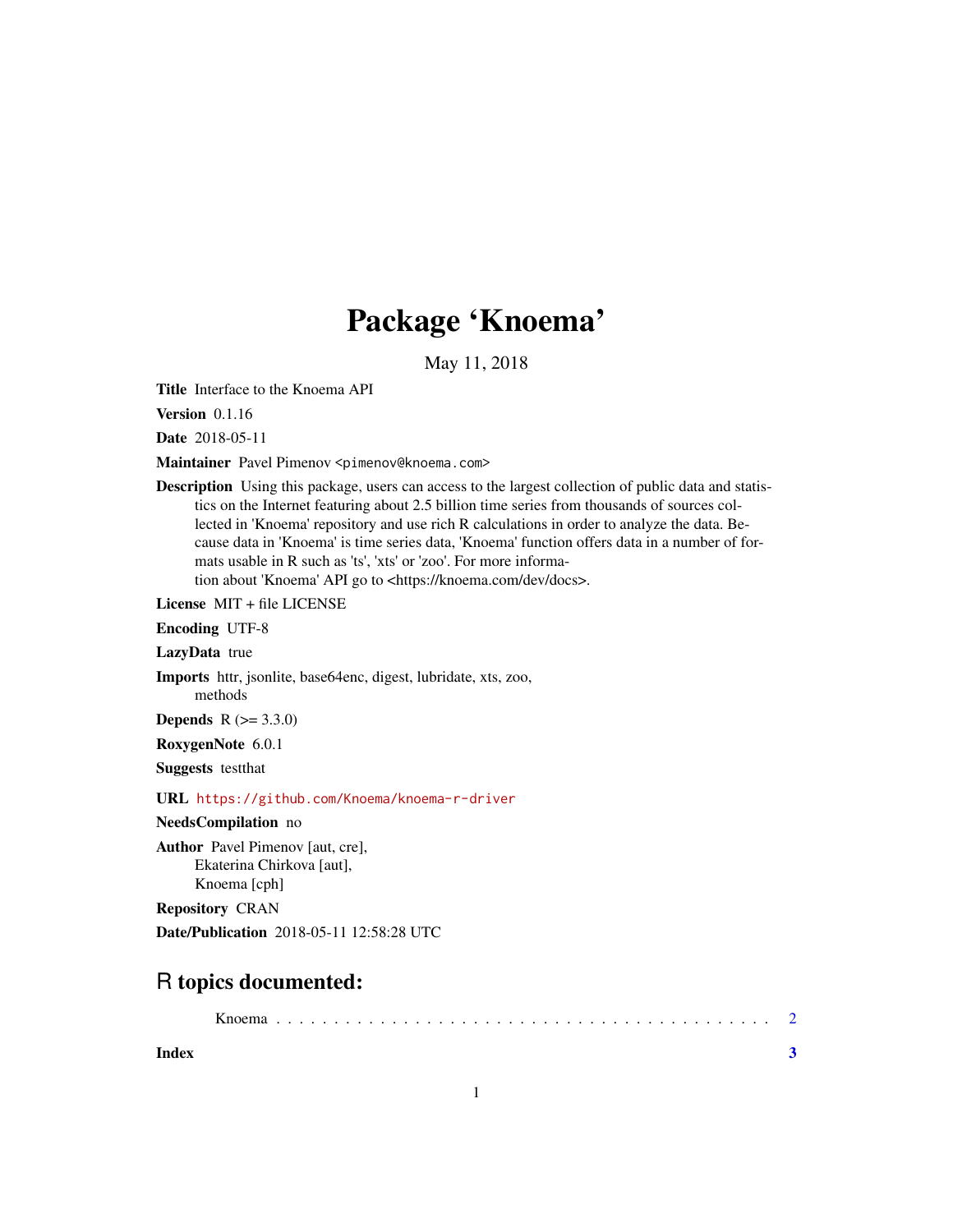<span id="page-1-0"></span>

#### Description

knoema package! This package works with datasets from knoema.com

#### Usage

```
Knoema(dataset.id = NULL, selection = NULL, mnemonics = NULL,
type = "ts", host = "", client.id = "", client.secret = "")
```
#### Arguments

| dataset.id    | is Dataset's ID specified as a string                                                                                                                                                                                                                                                                                                                                                                                                                                                                                     |
|---------------|---------------------------------------------------------------------------------------------------------------------------------------------------------------------------------------------------------------------------------------------------------------------------------------------------------------------------------------------------------------------------------------------------------------------------------------------------------------------------------------------------------------------------|
| selection     | is list where all the dimensions of the dataset are listed and a selection from them                                                                                                                                                                                                                                                                                                                                                                                                                                      |
| mnemonics     | are mnemonics values specified as a string separated by a semicolon                                                                                                                                                                                                                                                                                                                                                                                                                                                       |
| type          | is optional. By default equals "ts". Other supported variants are "xts", "zoo", "DataFrame", "MetaDataFram                                                                                                                                                                                                                                                                                                                                                                                                                |
| host          | is optional. You can use "knoema.com" or other supported knoema's portals                                                                                                                                                                                                                                                                                                                                                                                                                                                 |
| client.id     | is client id from knoema application                                                                                                                                                                                                                                                                                                                                                                                                                                                                                      |
| client.secret | is secret client code from knoema application By default uses public user for<br>knoema.com By default the package allows you to work only with public datasets<br>from the site knoema.com. If you want to work with private datasets or from<br>other hosts, you need to set optional parameters host, client.id and client.secret<br>You can get parameters client.id and client.secret after registering on the site<br>knoema.com, in the section "My profile - Apps - create new" (or use existing<br>applications) |

#### Value

the list of timeseries in the selected format from the dataset